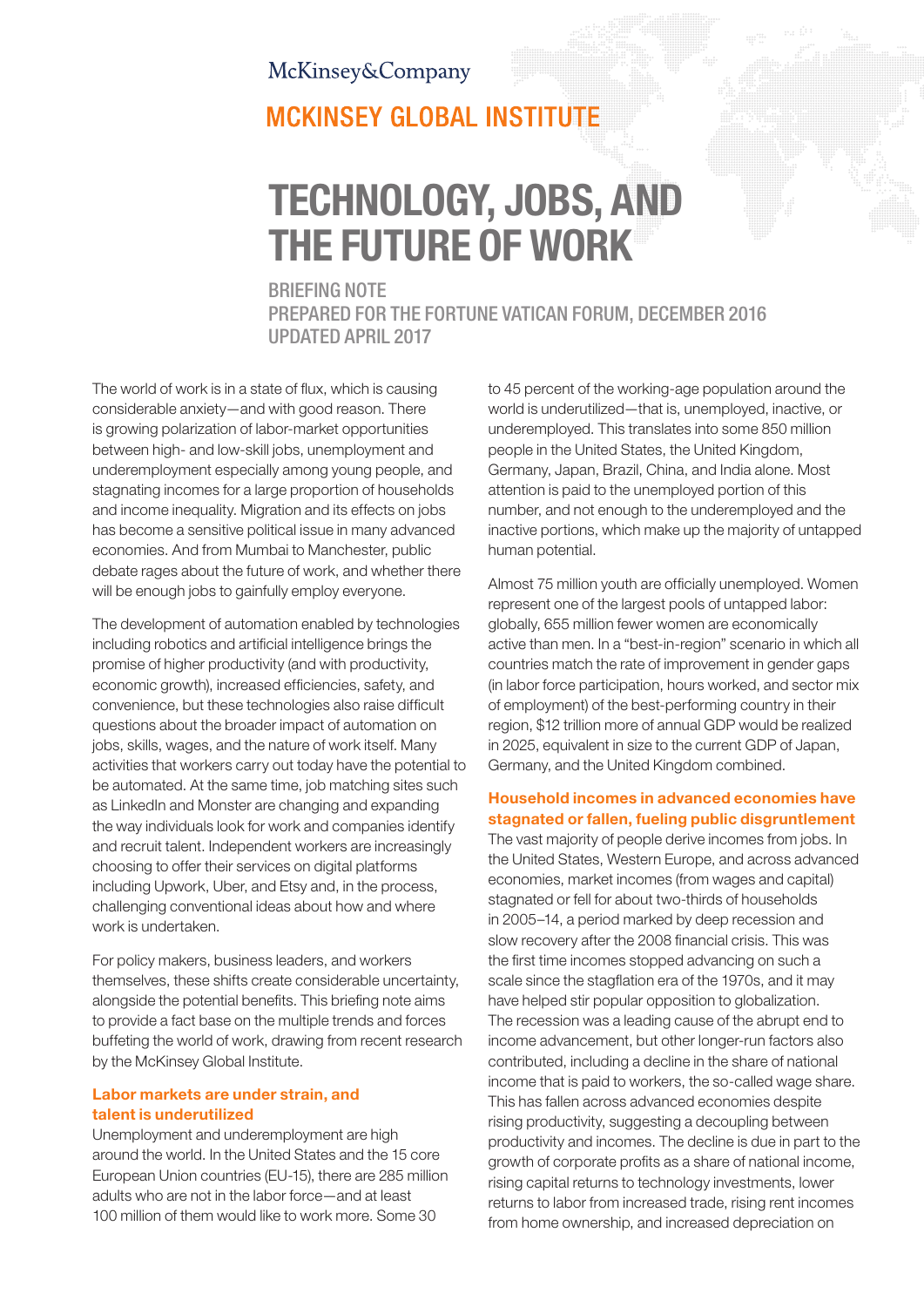capital. Policy makers in the affected countries took action during the downturn to compensate for the income squeeze, in the form of lower taxes and higher transfers, but these were largely one-off measures to buoy disposable income in response to the recession, and not sustainable.

Although globalization has brought numerous benefits, including lifting millions of people in emerging economies into the consuming class, it has had an impact on employment in some sectors, like manufacturing, where some jobs have moved offshore. Better support could have been provided to help affected workers build new skills and transition into new sectors or occupations.

A survey we conducted in France, the United Kingdom, and the United States showed a significant proportion of those whose incomes stagnated are worried about their children's economic prospects—a sharp departure after many decades in which it was an article of faith that every generation would enjoy higher living standards than their parents. Middle-income households have been the most affected, and young and less educated people are especially vulnerable. Across all age groups, mediumand low-skill workers have done worse than those with a college education. Many blame governments, global institutions, corporations, and establishment "elites" around the world, and the principles of free trade and open borders are under attack.

#### Skills, jobs, and locations do not always match, limiting income-earning opportunities for many

Educational systems have not kept pace with the changing nature of work, resulting in many employers saying they cannot find enough workers with the skills they need. In a McKinsey survey of young people and employers in nine countries, 40 percent of employers said lack of skills was the main reason for entry-level job vacancies. Sixty percent said that new graduates were not adequately prepared for the world of work. There were gaps in technical skills such as STEM subject degrees, but also soft skills such as communication, team work, and punctuality. Conversely, even those in work may not be realizing their potential. In a recent global survey of job seekers conducted by LinkedIn, 37 percent of respondents said their current job does not fully utilize their skills or provide enough challenge.

Some of the mismatching is locational: where there is demand for work, it does not always match where available and qualified workers are to be found. This geographic mismatch can be seen across regions within countries, and between countries.

#### Cross-border migration fills some skill gaps but can create tensions

Cross-border migration has been a natural consequence of a world in which people do not find attractive work opportunities in their country of origin, at a time when other economies are not adequately filling their skills

gaps. Migration boosts global productivity, but its consequences are often feared by native workers, who face labor market disconnects and a lack of wellpaid jobs.

In 2015, approximately 247 million people lived in a country not of their birth—a number that has almost tripled in the past 50 years. Most have gravitated to places where they believe they will find better jobs. More than 90 percent have moved voluntarily, and about half have moved from developing to developed countries. In the period 2000 to 2014, migration has provided about 40 percent of labor force growth in the Canada, Spain, the United Kingdom, and the United States.

Migrants made an absolute contribution to global output of roughly \$6.7 trillion, or 9.4 percent of global GDP in 2015. However, migrant workers, on average, earn wages that are 20 to 30 percent lower than those of comparable native-born workers. More effective integration approaches could lay the groundwork for economic gains of up to \$1 trillion globally, benefiting both economies and individuals.

In the context of challenging labor market conditions, popular sentiment has moved against immigration. Surveys conducted by MGI suggest that a significant proportion of middle- and low-income groups in advanced economies who are experiencing flat or falling real incomes are pessimistic about the future and likely to hold particularly negative views about immigrants.

#### Many activities that workers carry out today have the potential to be automated

Technological change has reshaped the workplace continually over the past two centuries since the Industrial Revolution, but the speed with which automation technologies are developing today, and the scale at which they could disrupt the world of work, are largely without precedent.

MGI research on the automation potential of the global economy, focusing on 46 countries representing about 80 percent of the global workforce, has examined more than 2,000 work activities and quantified the technical feasibility of automating each of them. The proportion of occupations that can be fully automated using currently demonstrated technology is actually small, less than 5 percent. An additional important finding is that even if whole occupations are not automated, partial automation (where only some activities that make up an occupation are automated) will impact almost all occupations to a greater or less degree, not just factory workers and clerks, but landscape gardeners and dental lab technicians, fashion designers, insurance sales representatives, and also CEOs. We find that about 60 percent of all occupations have at least 30 percent of activities that are technically automatable, based on currently demonstrated technologies. This means that most occupations will change, and more people will have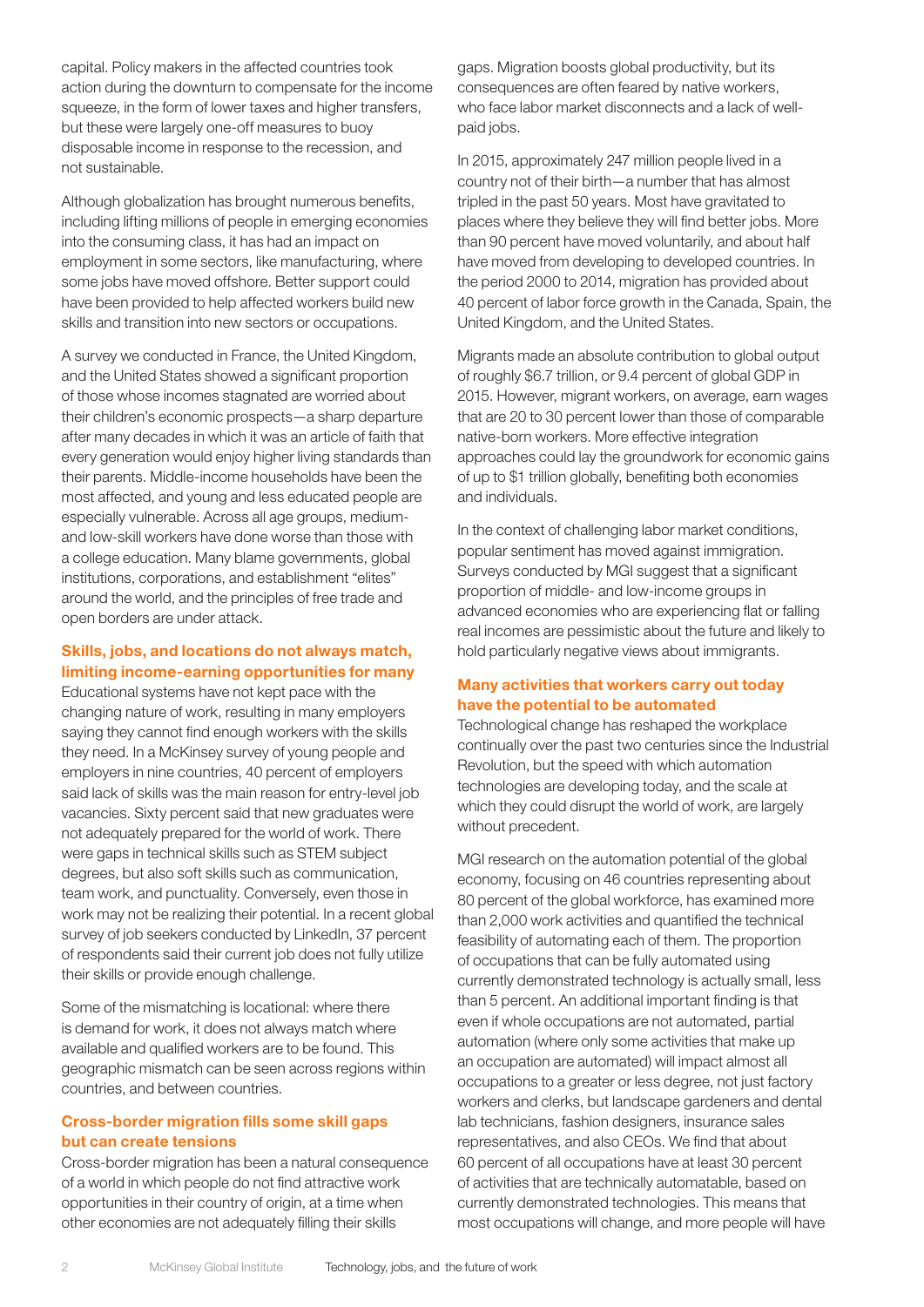to work with technology. Highly skilled workers working with technology will benefit. While low-skilled workers working with technology will be able to achieve more in terms of output and productivity, these workers may experience wage pressure, given the potentially larger supply of similarly low-skilled workers unless demand for the occupation grows more than the expansion in labor supply.

On a global scale, we calculate that the adaptation of currently demonstrated automation technologies could affect 50 percent of the world economy, or 1.2 billion employees and \$14.6 trillion in wages. Just four countries—China, India, Japan, and the United States account for just over half of these totals. There are sizable differences in automation potential between countries, based mainly on the structure of their economies, the relative level of wages, and the size and dynamics of the workforce.

As machines evolve and acquire more advanced performance capabilities that match or exceed human capabilities, the adoption of automation will pick up. However, the technical feasibility to automate does not automatically translate into the deployment of automation in the workplace and the automation of jobs. Technical potential is only the first of several elements that must be considered. A second element is the cost of developing and deploying both the hardware and the software for automation. The supply-and-demand dynamics of labor are a third factor: if workers with sufficient skill levels for a given occupation are in abundant supply and significantly less expensive than automation, this could slow the rate of adoption. A fourth to be considered are the benefits of automation beyond labor substitution including higher levels of output, better quality, fewer errors, and capabilities that surpass human ability—will need to be factored into the analysis. Finally, regulatory and social issues, such as the degree to which machines are acceptable in any particular setting, must also be weighed. It is for these various reasons that go beyond purely technical feasibility of automation that our estimates for "whole-job" automation are lower than other estimates. Our scenarios suggest that it may take at least two decades before automation reaches 50 percent of all of today's work activities, taking into account regions where wages are relatively low.

#### Technology can help labor markets: digital talent platforms improve matching between workers and jobs

Digital talent platforms have the potential to improve matching workers and jobs, creating transparency and efficiency in labor markets, and potentially raising GDP. They can raise labor participation and working hours; evidence from around the world suggests that some people would work more hours if they could. A US survey, for example, reports that three-quarters of stay-athome mothers would be likely to work if they had flexible

options. Even if a small fraction of inactive youth and adults use these platforms to work a few hours per week, the economic impact would be significant.

With their powerful search capabilities and sophisticated screening algorithms, online talent platforms can also speed the hiring process and cut the time individuals spend searching between jobs, reducing unemployment. By aggregating data on candidates and job openings across entire countries or regions, they may address some geographic mismatches and enable matches that otherwise would not have come about.

Finally, online talent platforms help put the right people in the right jobs, thereby increasing their productivity along with their job satisfaction. They can draw people who are engaged in informal work into formal employment, especially in emerging economies. Both of these effects could increase output per worker, raising global GDP.

#### Digitally-enabled independent work is on the rise

While independent work is nothing new (and selfemployment is still the predominant form of work in emerging economies), the digital enablement of it is. MGI research finds that 20 to 30 percent of the working age population in the United States and the European Union is engaged in independent work. Just over half of these workers supplement their income and have traditional jobs, or are students, retirees, or caregivers. While 70 percent choose this type of work, 30 percent use it out of necessity because they cannot find a traditional job at all, or one that meets their income and flexibility needs. The proportion of independent work that is conducted on digital platforms, while only about 15 percent of independent work overall, is growing rapidly, driven by the scale, efficiency, and ease of use for workers and customers that these platforms enable. Such platforms include Uber, Etsy, Didi, and others. While those who pursue independent work (digitally enabled or not) out of preference are generally satisfied; those who pursue it out of necessity are unsatisfied with the income variability and the lack of benefits typically associated with traditional work. Policy makers and innovators will need to grapple with solutions to these challenges.

#### Not to be forgotten: technology creates new jobs and income possibilities

Even while technologies replace some jobs, they are creating new work in industries that most of us cannot even imagine, and new ways to generate income. One third of new jobs created in the United States in the past 25 years were types that did not exist, or barely existed, in areas including IT development, hardware manufacturing, app creation, and IT systems management. The net impact of new technologies on employment can be strongly positive. A 2011 study by McKinsey's Paris office found that the Internet had destroyed 500,000 jobs in France in the previous 15 years—but at the same time had created 1.2 million others, a net addition of 700,000,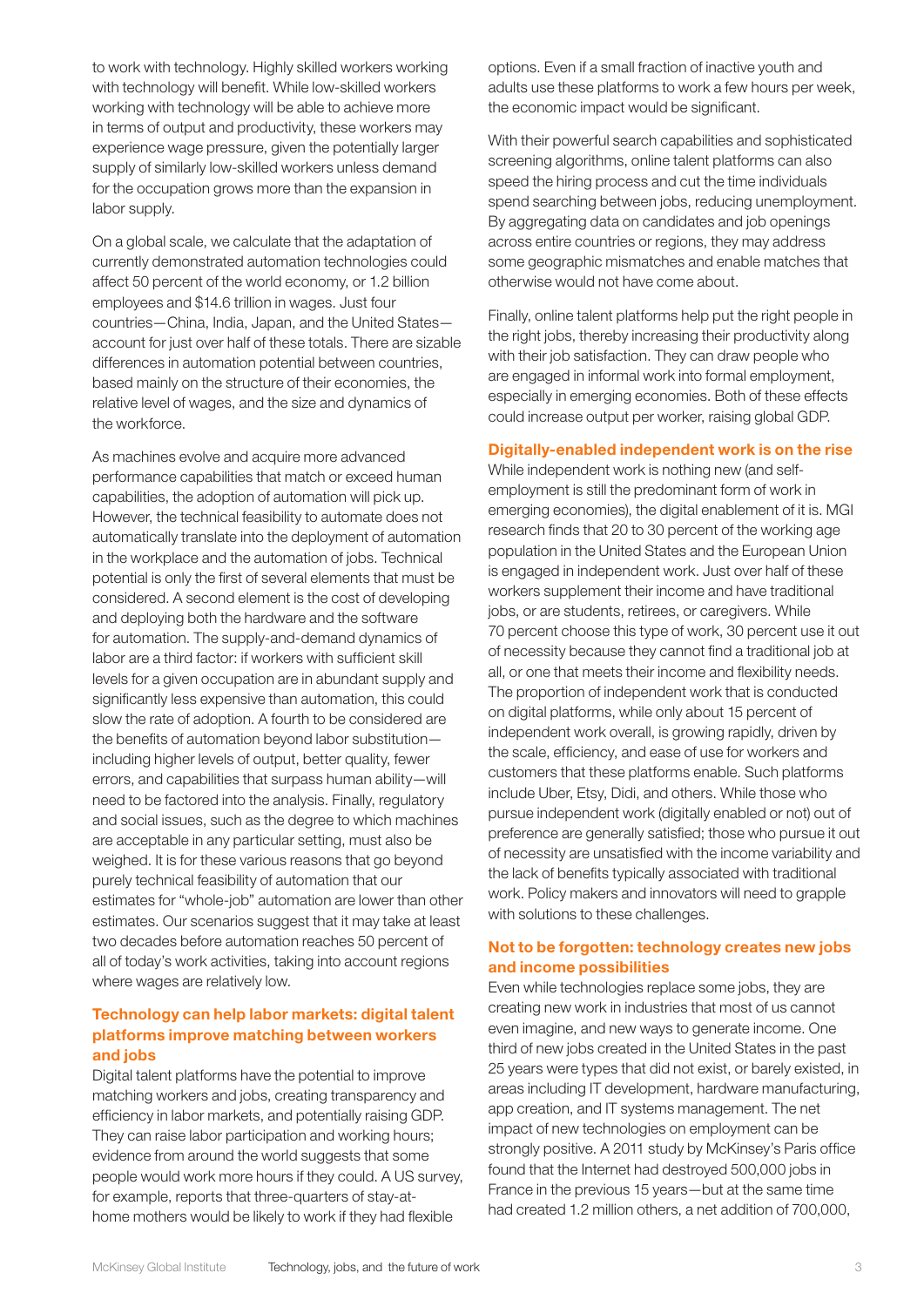or 2.4 jobs created for every job destroyed. The growing role of big data in the economy and business will create a significant need for statisticians and data analysts; we estimate a shortfall of up to 250,000 data scientists in the United States alone in a decade.

Digital technology also can enable new forms of entrepreneurial activity. Workers in small businesses and self-employed occupations can benefit from higher income earning opportunities. A new category of knowledge-enabled jobs will become possible as machines embed intelligence and knowledge that lessskilled workers can access with a little training. In India, for example, Google is rolling out the Internet Saathi (Friends of the Internet) program in which rural women are trained to use the Internet, and then become local agents who provide services in their villages through internetenabled devices. The services include working as local distributors for telecom products (phones, SIM cards, and data packs), field data collectors for research agencies, financial services agents, and paratechnicians who help local people access government schemes and benefits through an internet-based device.

#### We are only starting to capture the opportunities from digitizing economies at the sector and company level

Digital technologies are creating major new opportunities for workers and companies, in both advanced and developing economies, but there are significant variations within and across countries and sectors. Our use of the term "digitization" (and our measurement of it), encompasses: (1) digitization of assets, including infrastructure, connected machines, data, data platforms, etc., (2) digitization of operations, including processes, payments, and business models, customer and supply chain interactions, and (3) digitization of the workforce, including worker use of digital tools, digitally-skilled workers, and new digital jobs and roles. In measuring each of these various aspects of digitization, we find relatively large disparities even among big companies. Based on these measures, a few sectors are highly digitized, for example financial services, media, and the tech sector itself. These tend to be among the highest productivity growth and wage growth sectors. Many others are much less digitized, including health care, education, and even retail. These tend to be the largest share of the economy in terms of GDP, and also the lowest productivity sectors. Similarly, companies are digitizing unevenly. Companies that are digital leaders in their sectors have faster revenue growth and higher productivity than their less-digitized peers. Their profits and margins can increase three times as fast, and workers within these companies enjoy double the wage growth. Digitization will continue to change how companies organize work, as well as the mix of work in any given sector. All this will require ongoing adaptation and transition by workers in terms of skills, activities, companies, and even the sectors they work in.

Clearly, we are still in the early stages of how sectors and companies use digital technologies, and there is considerable unevenness. From country to country, too, there are significant divergences. Overall, for example, we estimate that the United States has captured only 18 percent of its potential from digital technologies, while Europe has captured only 12 percent. Emerging economies are even further behind, with countries in the Middle East and Brazil capturing less than 10 percent of their digital potential.

#### More than half the world's population is still offline, limiting the potential to benefit from digital

Rapid technology adoption can unlock huge economic value, even as it implies major need for retraining and redeployment of labor. In India, for example, digital technologies provide the foundation for many innovations that could contribute \$550 billion to \$1 trillion of economic impact per year in 2025. However, the value of digitization that is captured depends on how many people and business have access to it.

More than four billion people, or over half of the world's population is still offline. About 75 percent of this offline population is concentrated in 20 countries including Bangladesh, Ethiopia, Nigeria, Pakistan, and Tanzania, and is disproportionately rural, low income, elderly, illiterate, and female. The value of connecting these people is significant, and as they enter the global digital economy, the world of work will transform in fundamental ways and at an unprecedented pace. Access to the technology alone is not enough; even in countries where a large majority of the population has access, the literacy and skills needed to capture digital gains are sometimes limited.

#### How to positively affect the future of work: solution spaces

The disruption to the world of work that digital technologies are likely to entail could pose significant challenges to both policy makers and business leaders, as well as workers. There are several solution spaces to consider:

- Evolve education systems and learning for a changed workplace. Policy makers working with education providers (traditional and non-traditional) could do more to improve basic STEM skills through the school systems, and put a new emphasis on creativity as well as critical and systems thinking, and foster adaptive and life-long learning.
- A role for the private sector to drive training. Companies face gaps in skills they need in a more technology-enabled workplace, and can benefit from playing a more active role in education and training, including providing better information about needs to learners and the education and training ecosystem, and providing better learning opportunities themselves.